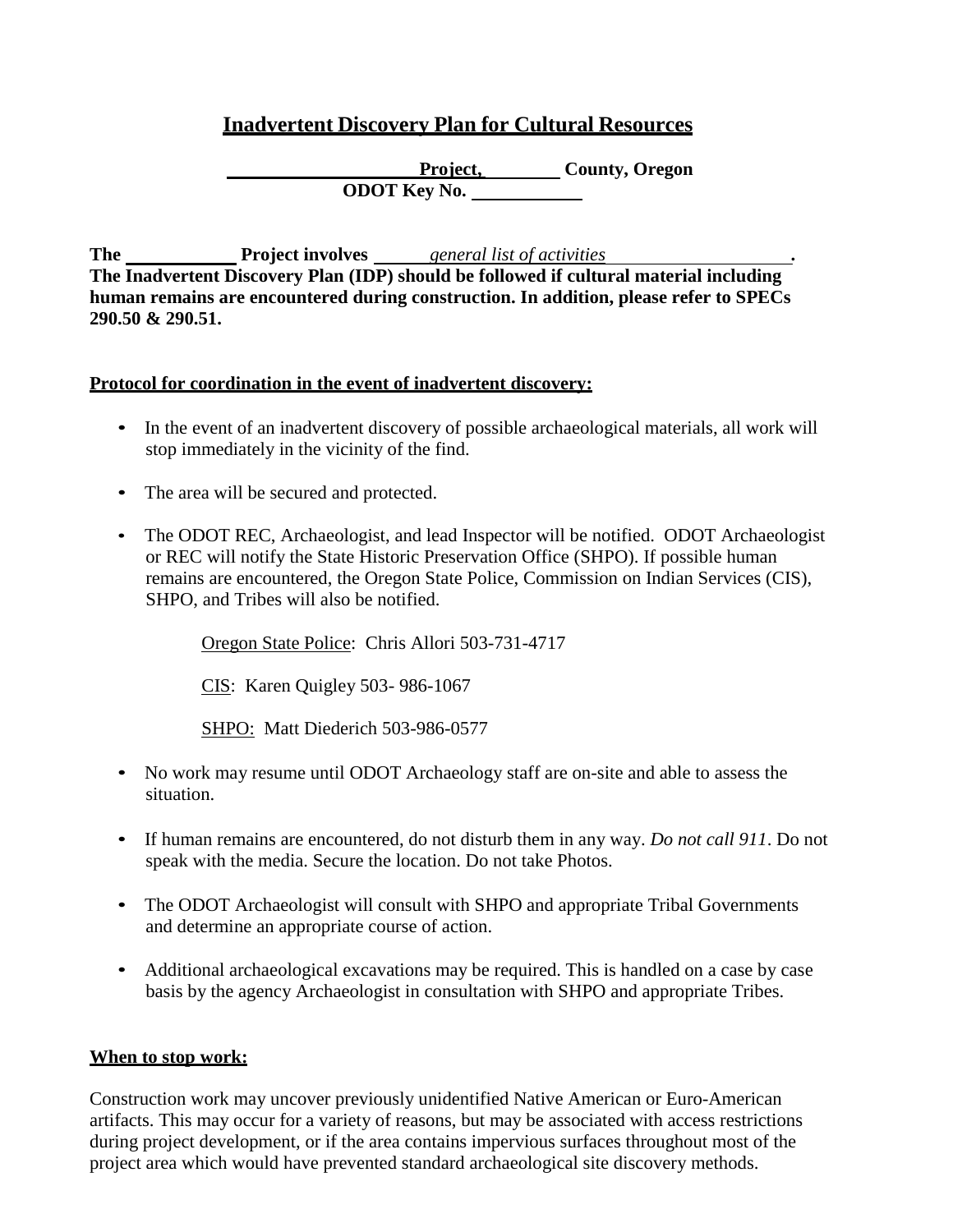Work must stop when the following types of artifacts and/or features are encountered:

# *Native American artifacts may include (but are not limited to):*

- Flaked stone tools (arrowheads, knives scrapers etc.)
- Waste flakes that resulted from the construction of flaked stone tools.
- Ground stone tools like mortars and pestles.
- Layers (strata) of discolored earth resulting from fire hearths. May be black, red or mottled brown and often contain discolored cracked rocks or dark soil with broken shell
- Human remains
- structural remains- wooden beams, post holes, fish weirs

## *Euro-American artifacts my include (but are not limited to):*

- Glass (from bottles, vessels, windows etc.)
- Ceramic (from dinnerware, vessels etc.)
- Metal (nails, drink/food cans, tobacco tins, industrial parts etc.)
- Building materials (bricks, shingles etc.)
- Building remains (foundations, architectural components etc.)
- Old Wooden Posts, pilings, or planks (these may be encountered above or below water)
- Even what looks to be old garbage could very well be an important archaeological resource
- Remains of ships or sea-going vessels, marine hardware etc.
- Old farm equipment may indicate historic resources in the area

# *When in doubt, call it in!*

#### **Contacts:**

| <b>POSITION</b>           | <b>NAME</b> | <b>WORK PHONE</b> | <b>CELL</b> |
|---------------------------|-------------|-------------------|-------------|
| <b>REC</b>                |             |                   |             |
| Project Mgr. (Alt.)       |             |                   |             |
| Archaeologist             |             |                   |             |
| Arch. Program Mgr. (Alt.) |             |                   |             |
| Lead Inspector            |             |                   |             |

# **Proceeding with Construction**

• Construction can proceed only after the proper archaeological inspections have occurred and environmental clearances are obtained. This requires close coordination with SHPO, FHWA and the Tribes.